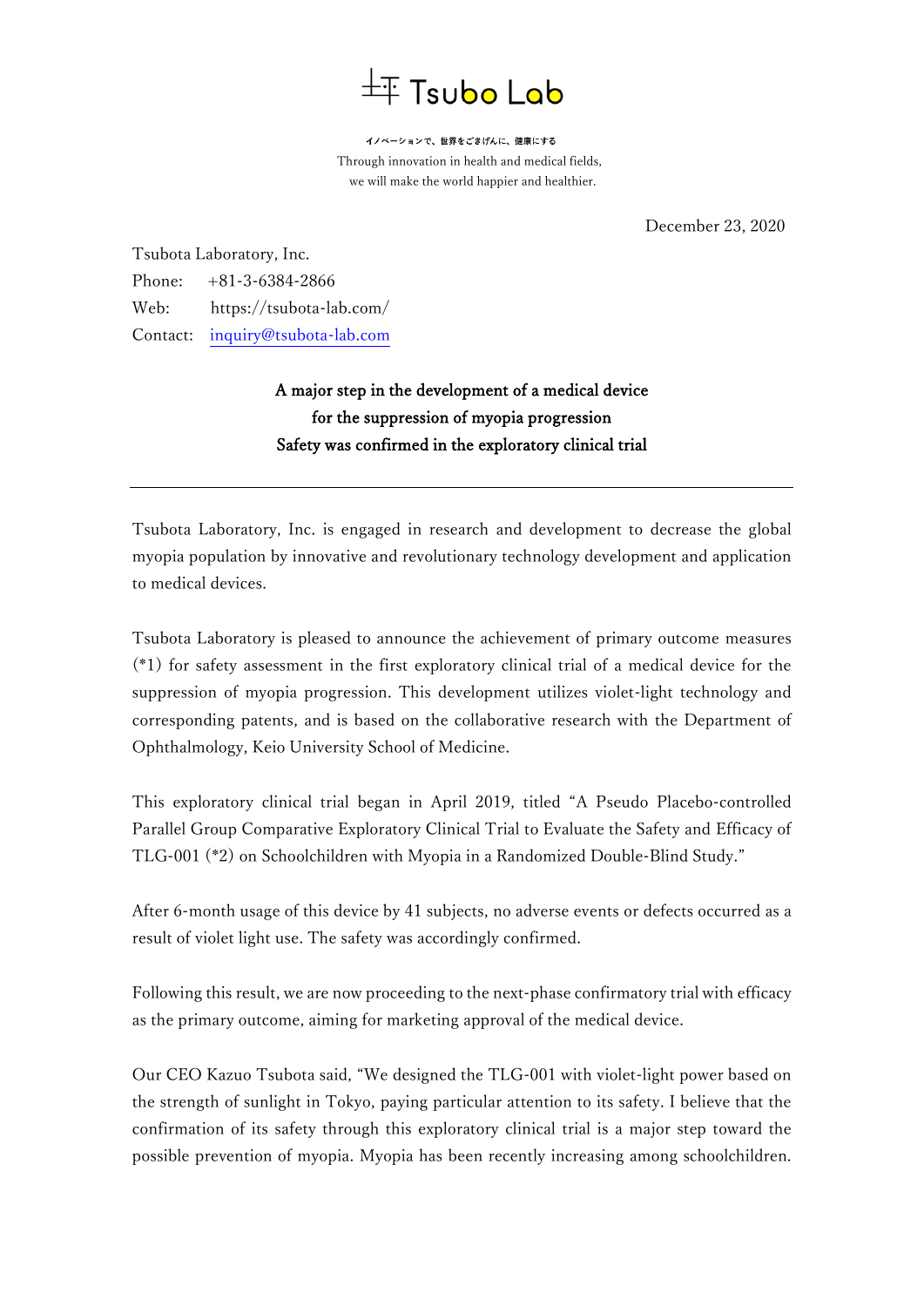## $\bar{+}$  Tsubo Lab

イノベーションで、世界をごきげんに、健康にする Through innovation in health and medical fields, we will make the world happier and healthier.

Most cases of myopia that develop during childhood are progressive, and the risk of visual impairment increases in middle-aged and elderly periods if it progresses to high myopia. Prevention of myopia progression is very important for those parents who are concerned about their children's myopia. Therefore, we will continue to strive to deliver it to society with clear evidence."

\*1 Primary outcome measures (safety assessment measures):

- 1. Visual acuity (corrected)
- 2. Intraocular pressure, assessed by a contactless measuring device
- 3. Ocular alignment
- 4. Use of corneal fluorescein staining to assess tear breakup time; subjective symptoms
- 5. Corneal endothelial cell density
- 6. Slit-lamp microscopy findings; funduscopy findings
- 7. Retinal morpho-structural evaluation using retinal optical coherence tomography (OCT)
- 8. Dermopathy (periocular skin)
- 9. Adverse events/defects

Company profile:

\*2 TLG-001: The product code of the device that Tsubota Laboratory has been developing as a medical device for the suppression of myopia progression.



| Company prome.              |                                                   |
|-----------------------------|---------------------------------------------------|
| Company name:               | Tsubota Laboratory, Inc.                          |
| Founded on:                 | February 19, 2015                                 |
| Paid-in capital:            | 201,553,000 yen                                   |
| Founding scientist and CEO: | Kazuo Tsubota, Professor, Department of           |
|                             | Ophthalmology, Keio University School of Medicine |
| Address:                    | 304 Toshin Shinanomachi-ekimae Bldg.,             |
|                             | 34 Shinanomachi Shinjuku-ku, Tokyo 160-0016 JAPAN |
| Phone:                      | $+81-3-6384-2866$                                 |
|                             |                                                   |